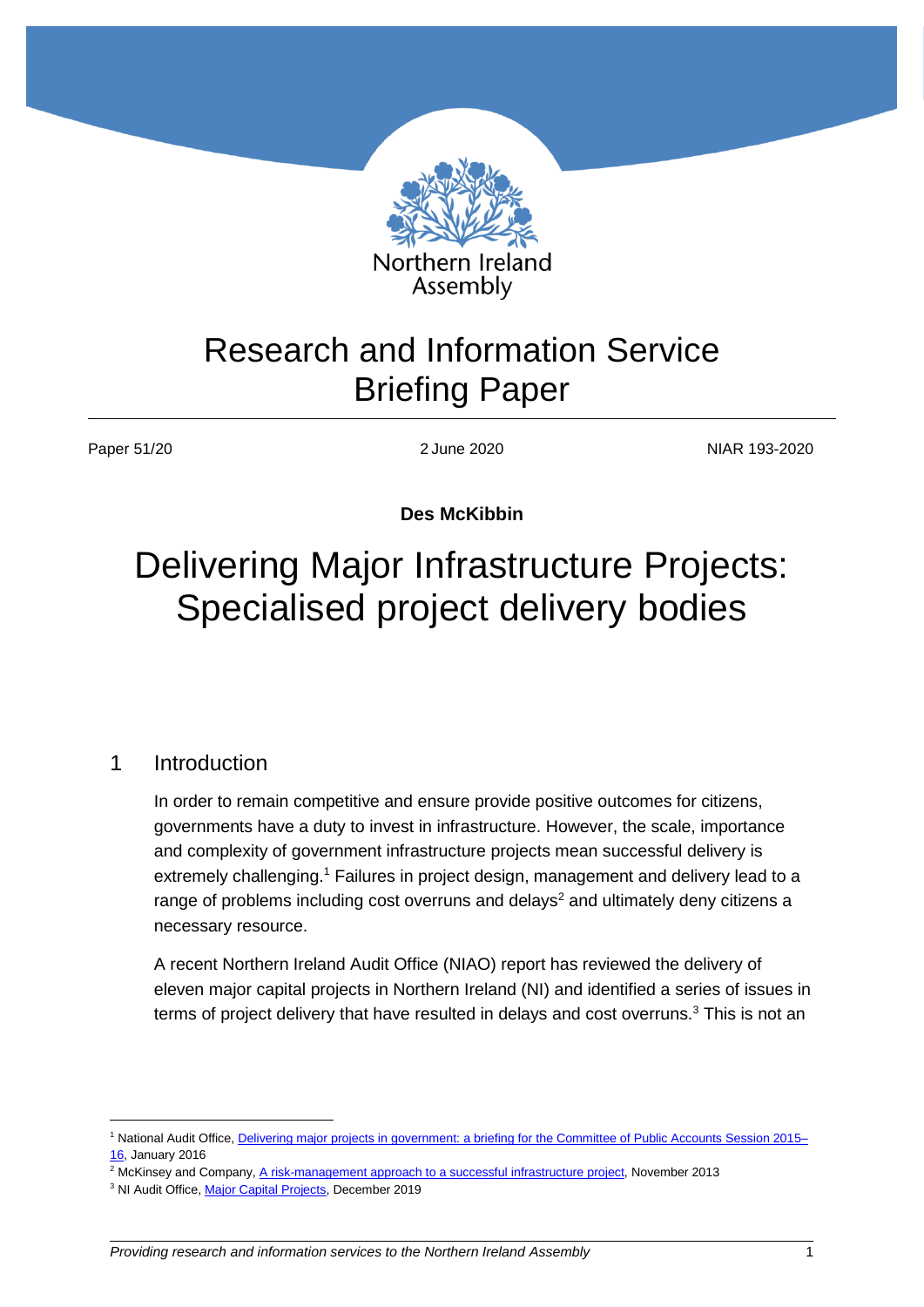issue unique to NI; there have been a number or similar reports highlighting the complexities of delivering major infrastructure schemes elsewhere in the UK.<sup>4</sup>

Within the context of these reports, this paper examines what governments are doing to improve project delivery and what current structures are in place within these jurisdictions to support the delivery of major capital projects.

## 2 Context

#### **NI Audit Office report on capital projects**

In December 2019 the NI Audit Office published its review of major infrastructure project delivery in Northern Ireland. The review focused on eleven 'major capital projects' with major defined as projects costing more than £25 million.<sup>5</sup> Projects reviewed included the seven 'flagship projects' identified by the Executive as part of the 2016-17 budget<sup>6</sup>, as well as four additional major projects set out in table one.

The flagship projects were allocated just over £1 billion over a five year period 2016 -17 to 2021-22. The additional four projects had a combined budget of almost £600 million. The Audit Office review found each of the flagship projects and four additional projects experienced problems, including time delays and/or cost overruns when compared against original timescales and budgets as a result of one or more of the following:

- **funding constraints;**
- legal challenges;
- **planning issues;**
- **I** limited interest from the construction industry; and
- $\blacksquare$  issues with the quality of construction.

The review identified three projects that encountered significant problems:

- The A5 project: This scheme was brought to the point of construction on schedule in August 2012, but due to legal challenges and uncertainty over future funding has yet to begin construction. Originally planned as one scheme it has now been broken into three phases. The estimated cost has risen from £700m to over £1 billion.
- The Critical Care Centre which is now expected to be completed in 2021 (and fully occupied): This is nine years later than originally planned and £57 million over budget following various construction problems; and
- The Ulster University, Greater Belfast Development needs to attract substantial additional external finance to bridge the current, major funding gap. The European

<sup>4</sup> National Audit Office, [Delivering major projects in government: a briefing for the Committee of Public Accounts Session 2015–](https://www.nao.org.uk/wp-content/uploads/2016/01/Delivering-major-projects-in-government-a-briefing-for-the-Committee-of-Public-Accounts.pdf) [16,](https://www.nao.org.uk/wp-content/uploads/2016/01/Delivering-major-projects-in-government-a-briefing-for-the-Committee-of-Public-Accounts.pdf) January 2016

<sup>5</sup> Ibid.

<sup>6</sup> Department of Finance and Personnel[, Written Statement Finance and Personnel Ministerial,](http://www.niassembly.gov.uk/assembly-business/official-report/written-ministerial-statements-2011-2016/department-of-finance-and-personnel--budget-2016-17/) Budget 2016-17, 17 December 2015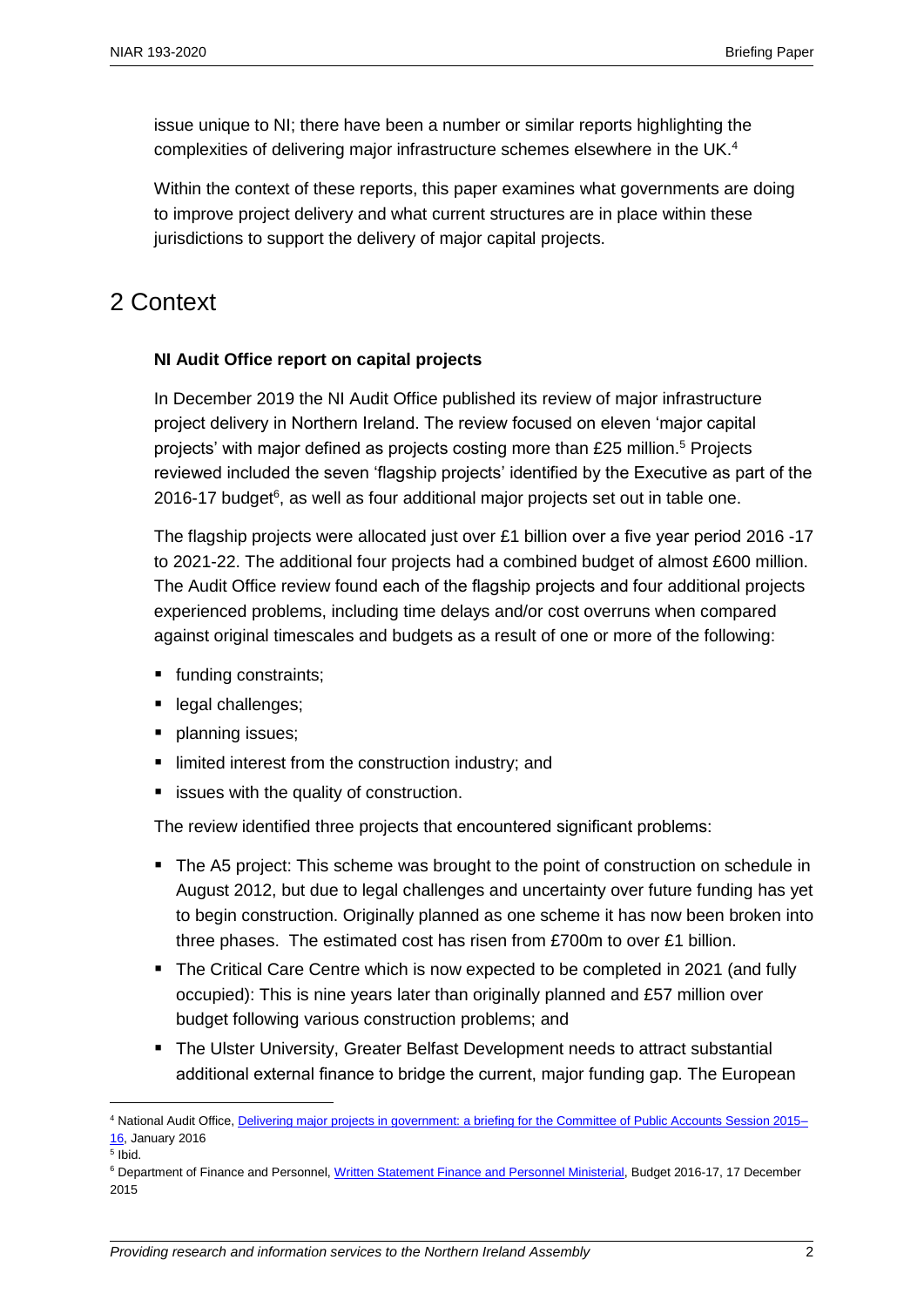Investment Bank (EIB) has withdrawn a £150m loan because of project delays. The cost of building is now expected to be £363.9m - more than £100m over budget.

| <b>Flagship Projects</b>                   | <b>Estimated cost</b><br><b>Business case</b><br>(£million) | <b>Expected cost</b><br>(updated)<br>(£million) | Cost<br>overrun<br>(£million) | Spent - As of<br>31 March 2019<br>(£million) | Planned vs.<br><b>Expected</b><br>delivery date | Delay<br>(years)*** |
|--------------------------------------------|-------------------------------------------------------------|-------------------------------------------------|-------------------------------|----------------------------------------------|-------------------------------------------------|---------------------|
| A6 (Road - Phase<br>1)                     | £184                                                        | £189                                            | £5                            | £119.8                                       | 2020 / 2021                                     | 1                   |
| A <sub>5</sub>                             | £799                                                        | £1100                                           | £301                          | £80.3                                        | 2018 / 2028                                     | 10                  |
| <b>Belfast Transport</b><br>Hub            | £208.9                                                      | £227.2                                          | £18.3                         | £20.3                                        | 2025                                            | Expected<br>on-time |
| <b>Belfast Rapid</b><br>Transport          | £87.9                                                       | £94.4                                           | £7                            | £93.6                                        | 2017 / 2018                                     | $\mathbf{1}$        |
| <b>Regional Maternity</b><br>Hospital and  | £57.2                                                       | £73.9                                           | £16.7                         | £29.3                                        | 2015 / 2021                                     | 6                   |
| Regional Children's<br>Hospital            | £223                                                        | £353.9                                          | $\Gamma$ £130.9               | £39.4                                        | 2020 / 2025                                     | 5                   |
| <b>Casement Park</b>                       | £77.5                                                       | £110                                            | £32.5                         | £10.3                                        | 2016/<br>subject to<br>planning                 | unknown             |
| Desertcreat college                        | £44.8*                                                      | £44.8                                           | $\bigoplus$ £0                | £4.7m                                        | 2021 / 2023                                     | $\overline{2}$      |
| <b>Flagship Total</b>                      | £1637.5                                                     | £2,193.4                                        | £511.4                        | £393                                         |                                                 |                     |
| Other projects                             |                                                             |                                                 |                               |                                              |                                                 |                     |
| Critical care centre                       | £95                                                         | £151.7                                          | £56.7                         | £151.3                                       | 2012 / 2021                                     | 9                   |
| Primary community<br>care centres          | £80                                                         |                                                 |                               |                                              | 2016 / 2021                                     | 5                   |
| <b>Ulster University</b><br>Belfast campus | £254                                                        | £363.9                                          | $\Gamma$ £109.9               | £151.3                                       | 2018 / 2021                                     | 3                   |
| <b>Strule Shared</b><br>Education campus   | £168.9                                                      | £213.7                                          | £44.8                         | £37.8                                        | 2020 / 2024                                     | 4                   |
| <b>Total</b>                               | £597.9                                                      | £729.3                                          | E211.4                        | £340.4                                       |                                                 |                     |

**Table one: Major capital projects reviewed by NI Audit Office**

Source[: NIAO \(2019\)](https://www.niauditoffice.gov.uk/publications/major-capital-projects-0)

\*Original plans were for a Combined Public Services College at the Desertcreat NIFRS, PSNI and NIPS, estimated to cost £140 million. However, costs dictated each service developed its own facility.

The report set out the roles and responsibilities of various bodies (see figure one) in delivering major capital projects. The Procurement Board oversees policy, the CPD supports departments with procurement while the SIB provides expertise in project delivery. Ultimately individual departments are responsible for commissioning and funding major schemes. Within the Departments there are six independently accredited centres of procurement excellence (COPE) that comply with NI, UK and EU public procurement best practice. The Department for Infrastructure has three CoPEs: Roads and Rivers; Translink; and Northern Ireland Water.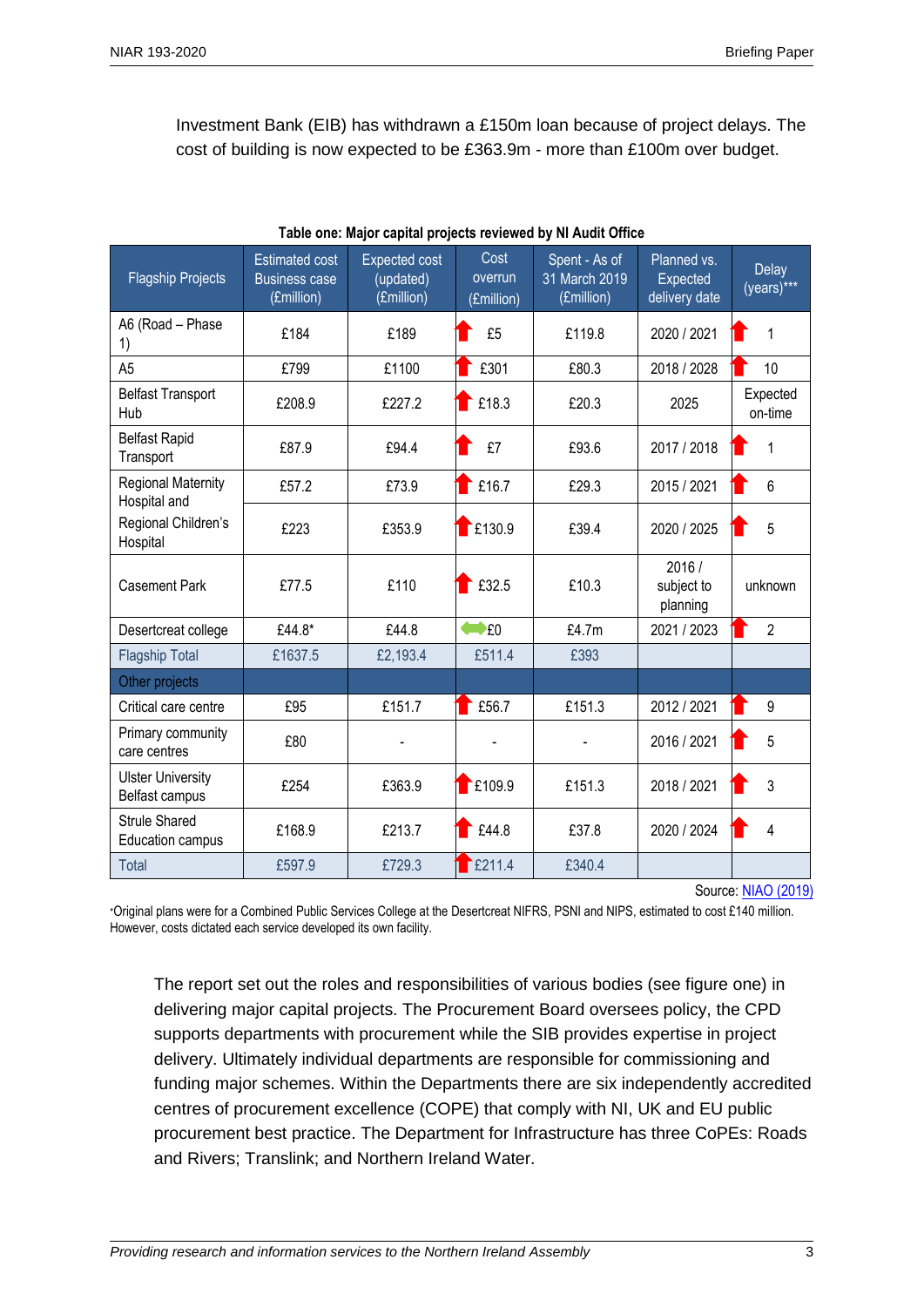

The NIAO report notes a review (undertaken by SIB) of the commissioning and delivery of major infrastructure projects in Northern Ireland, commissioned by the Procurement Board in 2012. <sup>7</sup> The review, published in October 2013, found that,

*"despite there being areas of good practice and effective delivery within the commissioning and delivery system, and despite the best efforts of able and hardworking staff, the system as a whole is not fit for purpose and works against…. best endeavours to deliver".<sup>8</sup>*

The report noted that the decentralised model in place in Northern Ireland ensures close working with the client, enabling knowledge and experience of 'what works best' in a particular area to be built up. However, it:

- reinforces departmental 'silos' and leads to fragmentation of both the government client base and of procurement expertise and resources;
- fosters greater competition in the planning and prioritisation of capital programmes and creates difficulties in achieving compliance with over-arching and crossdepartmental procurement policies and processes;
- makes it more difficult to leverage the scale of government demand for construction works and services to drive better procurement deals; and
- leads to higher costs due to the large number of procurement operations across government, and the risk of 'gold-plating' assets as a result of over-specification and non-standard designs.

<sup>7</sup> Strategic Investment Board, Strategic Review of the Commissioning and Delivery System for Major Infrastructure Projects in Northern Ireland, Procurement Board, 2012.

<sup>&</sup>lt;sup>8</sup> SIB cited in: NI Audit Office, [Major Capital Projects,](https://www.niauditoffice.gov.uk/publications/major-capital-projects-0) December 2019, p 24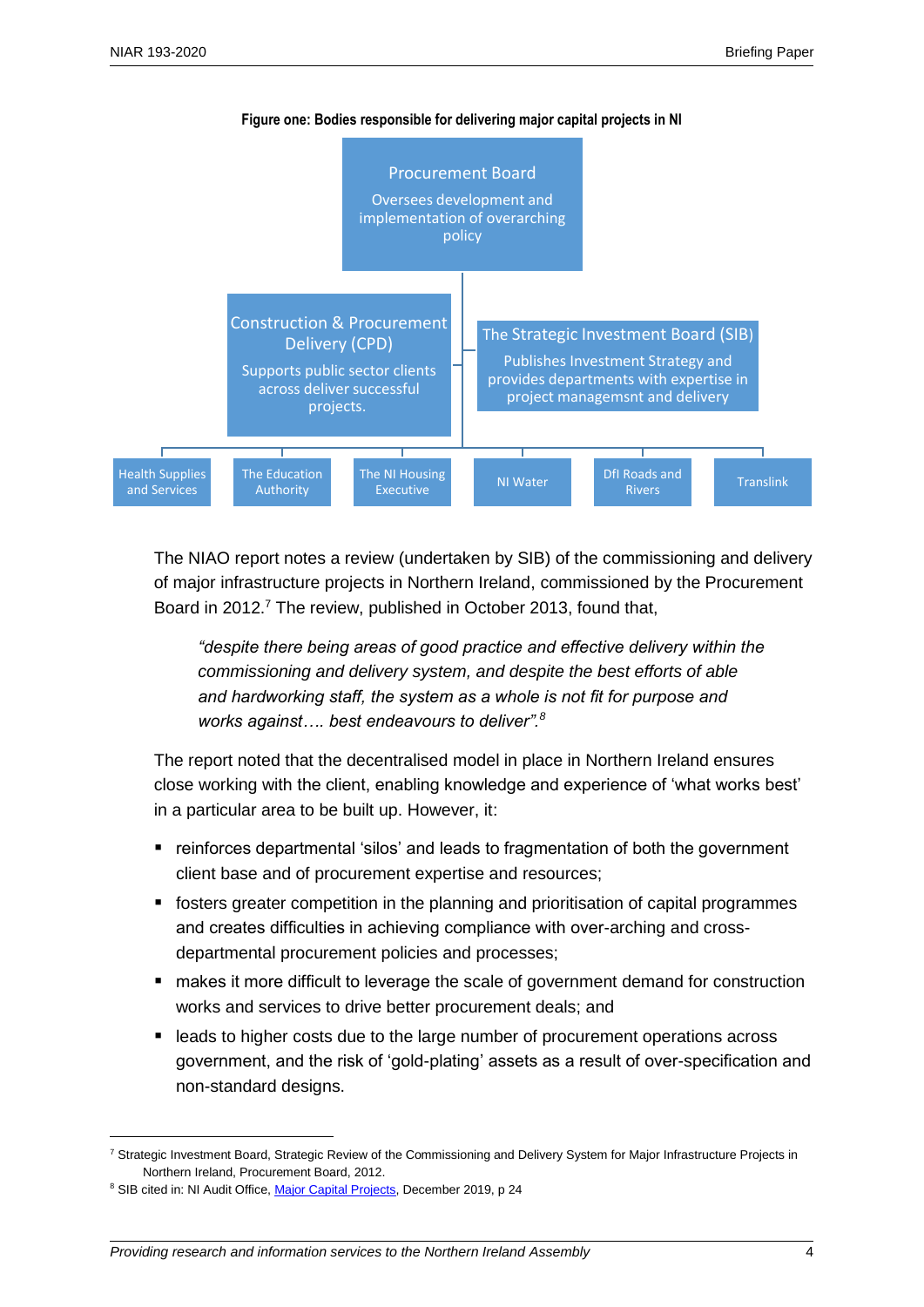The SIB report recommended adoption of a centralised model to cut across departmental 'silos', concentrate procurement expertise and resources, create a stronger position for engaging the market and reducing overhead costs.

A collaborative procurement team was established in 2013 to undertake a programme of collaborative procurement on behalf of all bodies covered by NI Public Procurement Policy (NIPPP). The vision of the Collaborative Procurement Strategy is to:

*Centralise the supply of an agreed range of common supplies and services for CPD's clients and to maximise opportunities for aggregation with other Centres of Procurement Expertise (CoPEs) to achieve best value for money in support of the delivery of better government services.<sup>9</sup>*

In 2014 the Procurement Board, engaged the OECD to review the structures detailed above, in order to ascertain whether they are delivering the desired outcomes and what changes, if any, could further improve the effectiveness to the structure to maximise the return on public expenditure and ensure that NI is receiving the best value for money.<sup>10</sup> The OECD commended the approach taken, finding that CPD has demonstrated the benefits of adopting a centralised procurement approach.

That said there appears to be more scope for collaboration among CoPEs. The 2019 NIAO report suggests there is:

*"…significant merit in considering how alternative models, resourced with sufficient, highly skilled staff could improve future infrastructure delivery by supplementing public sector skills with those available in other sectors and streamlining processes. We recommend that the potential benefits of alternative models are fully explored as a matter of priority." 11*

The remainder of this paper will look at what models are in place elsewhere. While this paper focuses on project delivery, another [RaISe briefing](https://www.audit-scotland.gov.uk/report/privately-financed-infrastructure-investment-the-non-profit-distributing-npd-and-hub-models) published in February 2020, looks specifically at public procurement structures in NI, ROI and Scotland.<sup>12</sup>

<sup>&</sup>lt;sup>9</sup> Department of Finance[, Procurement Guidance Note PGN 05/14,](https://www.finance-ni.gov.uk/sites/default/files/publications/dfp/PGN-05-14-Collaborative-Procurement-%28pdf%20version%29.PDF) August 2014.

<sup>10</sup> OECD[, OECD Public Governance Reviews: The Governance of Public Procurement in Northern Ireland,](https://read.oecd-ilibrary.org/governance/northern-ireland-united-kingdom-implementing-joined-up-governance-for-a-common-purpose/the-governance-of-public-procurement-in-northern-ireland_9789264260016-14-en#page3) June 2016.

<sup>&</sup>lt;sup>11</sup> NI Audit Office[, Major Capital Projects,](https://www.niauditoffice.gov.uk/publications/major-capital-projects-0) December 2019

<sup>&</sup>lt;sup>12</sup> Colin Pidegeon[, Centralisation reforms of public procurement in the Republic of Ireland and Scotland,](file:///C:/Users/lockdown/AppData/Local/Microsoft/Windows/INetCache/IE/QVKFJR99/tralisation%20reforms%20of%20public%20procurement%20in%20the%20Republic%20of%20Ireland%20and%20Scotland) February 2020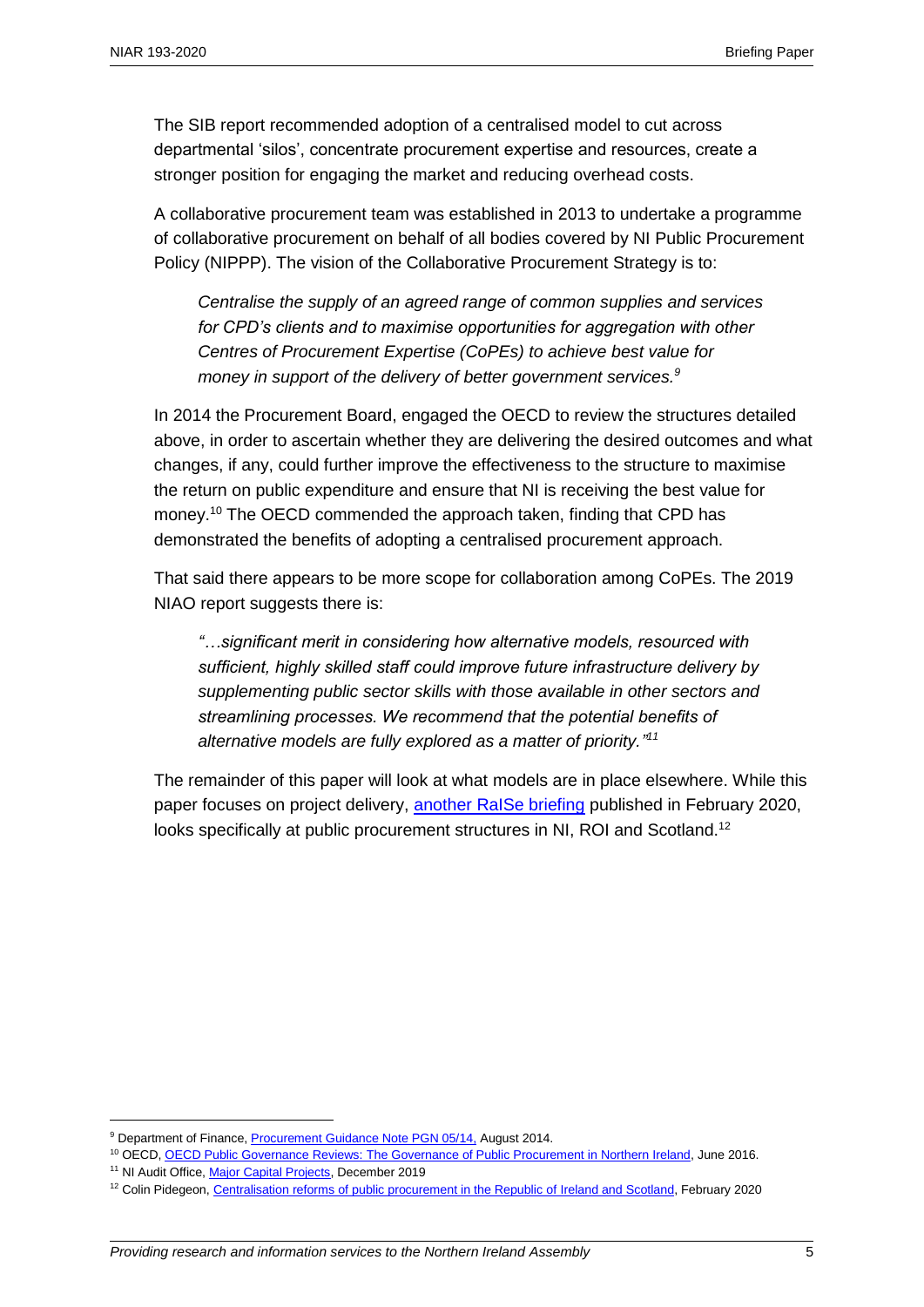## 3 Delivery structures for major infrastructure projects

### 3.1 Northern Ireland

The Strategic Investment Board (SIB) was established under the Investment & Regeneration of Sites (Northern Ireland) Order 2003. SIB is a company limited by guarantee and its sole shareholder is the Executive Office (TEO). Its main functions are to assist Government to:

- plan infrastructure
- deliver major projects, and
- manage assets.

The SIB prepares the Investment Strategy (ISNI) for the Executive. This is to provide a clear framework for future investment in major capital projects across the region in order to assist in their planning, financing, procurement and delivery. The ISNI covers seven key infrastructure areas:

- Networks (Roads, Public Transport, Ports/Airports, Energy, Telecoms);
- Skills (Schools, HE/FE colleges, Libraries);
- **Health (Primary Care, Hospitals and Emergency Services);**
- **Social (Social & Affordable Housing, Culture, Sport, Arts & Leisure);**
- Environment (Water & Waste Water, Waste Management, Flood Risk Management);
- **Productive (Industry Support, Agriculture & Rural Industries, Government** Administration, Tourism); and
- Uustice (Police, Prisons, Youth Justice, Forensic Science, Courts).<sup>13</sup>

The committee may want to consider asking the SIB to provide a detailed appraisal of their interaction with DfI in the process of delivering major schemes. This information is not accessible and would be useful to the committee in its overall consideration of major project delivery in NI.

## 3.2 England

 $\overline{a}$ 

The Infrastructure and Projects Authority (IPA) is the UK Government's centre of expertise for infrastructure and major projects, created to support their successful delivery. The IPA is a joint Cabinet Office HM Treasury agency. However, it works across Government to support the successful delivery of all types of major projects, ranging from railways, schools, hospitals, housing, defence, IT and major transformation programmes (such as Universal Credit).<sup>14</sup>

<sup>&</sup>lt;sup>13</sup> NI Audit Office[, Major Capital Projects,](https://www.niauditoffice.gov.uk/publications/major-capital-projects-0) December 2019

<sup>&</sup>lt;sup>14</sup> Infrastructure Projects Authority, [IPA Annual Report on Major Projects 2018-19,](https://assets.publishing.service.gov.uk/government/uploads/system/uploads/attachment_data/file/817654/IPA_AR_MajorProjects2018-19_web.pdf) August 2019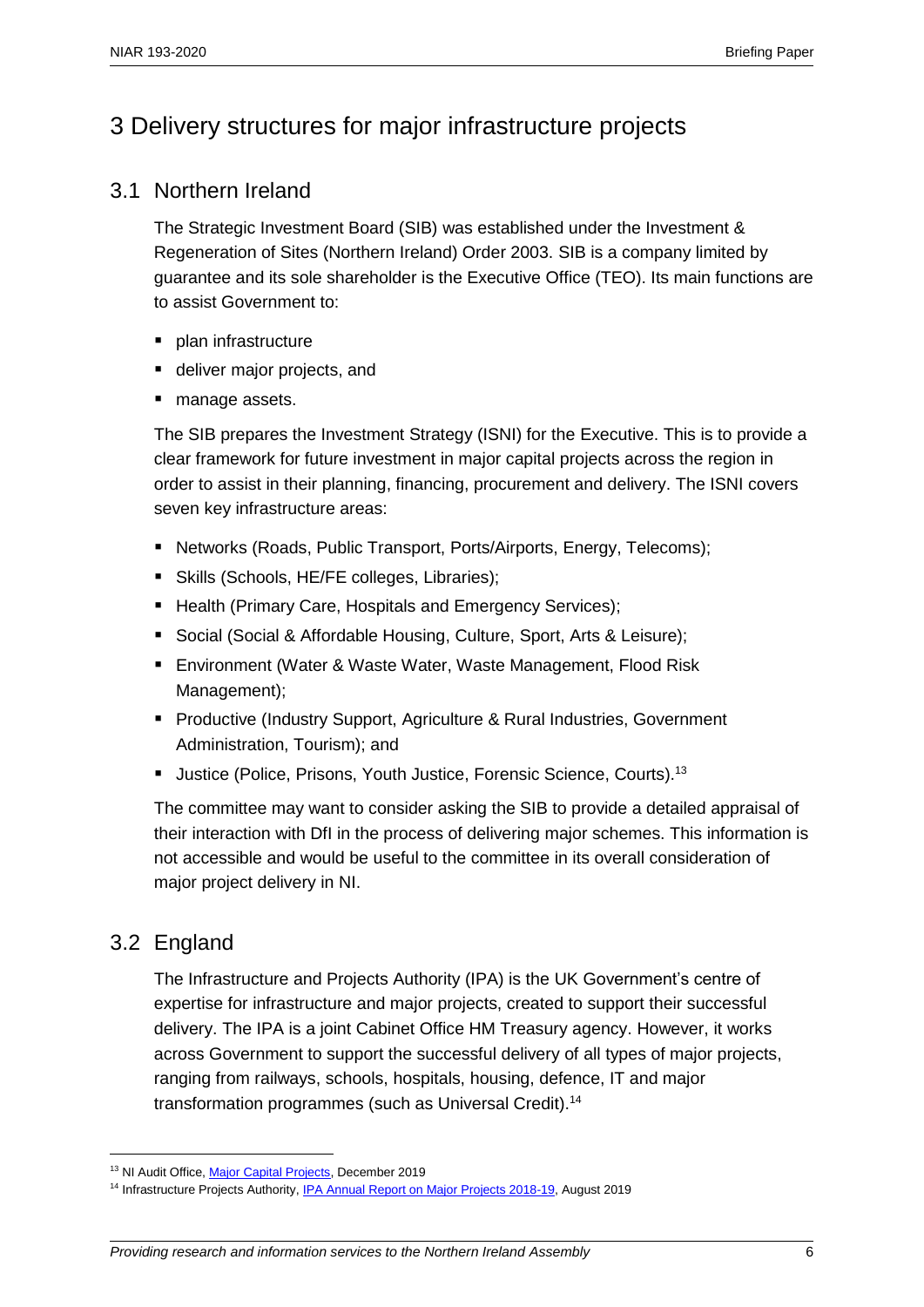The IPA was formed on 1 January 2016 when it brought together Infrastructure UK (IUK) and the Major Projects Authority (MPA). It combines the functions of project assurance and monitoring from the MPA and the focus on long-term financing from Infrastructure UK.<sup>15</sup> It is now responsible for the overall project delivery system, including:

- supporting and de-risking the most complex and high risk projects;
- developing the skills and capability of the people who deliver projects; and
- overseeing the project life-cycle from policy, initiation and financing to independent assurance.

The IPA staff consists of experts in infrastructure, project delivery, law and project finance who work with government departments and industry.

#### **Project assurance function**

When compared to the SIB, the IPA has a much broader range of functions over major capital projects in England. As is the case in NI, individual Government Departments remain accountable for the initiation and delivery of their own projects. However, the IPA is involved throughout the process. For example, before projects are even appraised, they can undergo a Project Validation Review (PVR), where the IPA advises the project team on project development. As the business case is developed, it can go through further Gateway reviews. The IPA has also established an Early Development Pool to support the initiation of major projects and try to ensure they are "set up for success".<sup>16</sup>

Later in the process the IPA provides an oversight function and has responsibility for assuring departments' projects and reviewing and assisting with progress. On this basis, the projects overseen by the IPA are given Delivery Confidence Assessments (DCAs), colour ratings based on the perceived likelihood of their completion:

- within the timescales:
- within the cost envelope;
- to the quality requirements including the delivery of benefits, both financial and nonfinancial; and
- all as laid down in the most recent formally approved mandating document (e.g. Project Information Document (PID) or Business Case).<sup>17</sup>

The IPA's reports are done in the RAG (red, amber, green) format:

 a green mark indicates a highly likelihood projects will be completed on time and on budget.

<sup>15</sup> Chris Rhodes[, Infrastructure policies and investment,](https://researchbriefings.files.parliament.uk/documents/SN06594/SN06594.pdf) House of Commons Library, December 2018

<sup>&</sup>lt;sup>16</sup> House of Commons Public Administration and Constitutional Affairs Committee, The Government's Management of Major Projects: An Interim Report, October 2019

<sup>17</sup> Ibid, p 10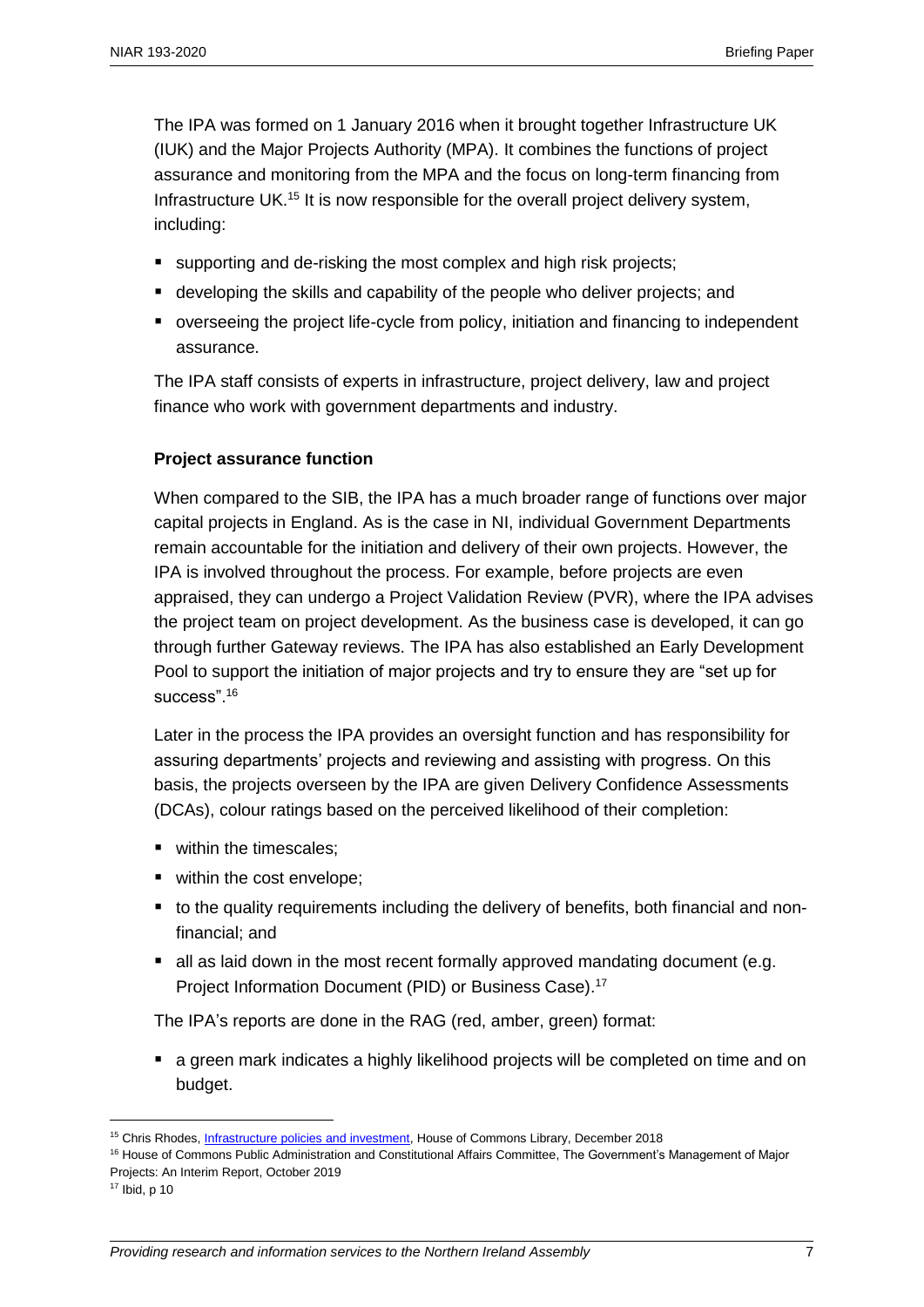**E** a red mark indicated that projects appear unachievable in the given timescale and budget.

For example, in the IPA's most recent annual report, a green mark was awarded to the UK Research and Innovation implementation programme, which aims to create a single research and innovation funding body. A red mark was awarded to London's Crossrail project which is subject to significant delay and overspend.<sup>18</sup>

#### **Effectiveness of the IPA**

The National Audit Office has questioned the impact of the IPA in improving project delivery.<sup>19</sup> In evidence submitted to the House of Commons Public Accounts Committee it pointed to a large proportion of major projects are unachievable with a third of projects (37 out of 106) rated as red or amber-red by the IPA. However, a review by the House of Commons Public Administration and Constitutional Affairs Committee, suggests it carries out its assurance role competently.

There has been criticism that the IPA is overly focused on delivery "…getting it on time, on cost, as defined at the beginning, and the actual benefits that the project is less of a priority".<sup>20</sup> The IPA's oversight of projects ends when the project is delivered and there is no centralised, systematic post hoc evaluation. Both the NAO and the Institute for Government have been critical of the insufficiently robust evaluation of whether projects actually deliver their anticipated benefits.<sup>21</sup>

<sup>&</sup>lt;sup>18</sup> Infrastructure Projects Authority, [IPA Annual Report on Major Projects 2018-19,](https://assets.publishing.service.gov.uk/government/uploads/system/uploads/attachment_data/file/817654/IPA_AR_MajorProjects2018-19_web.pdf) August 2019

<sup>19</sup> National Audit Office, [Delivering major projects in government: a briefing for the Committee of Public Accounts Session 2015–](https://www.nao.org.uk/wp-content/uploads/2016/01/Delivering-major-projects-in-government-a-briefing-for-the-Committee-of-Public-Accounts.pdf) [16,](https://www.nao.org.uk/wp-content/uploads/2016/01/Delivering-major-projects-in-government-a-briefing-for-the-Committee-of-Public-Accounts.pdf) January 2016

 $20$  ibid

 $21$  ibid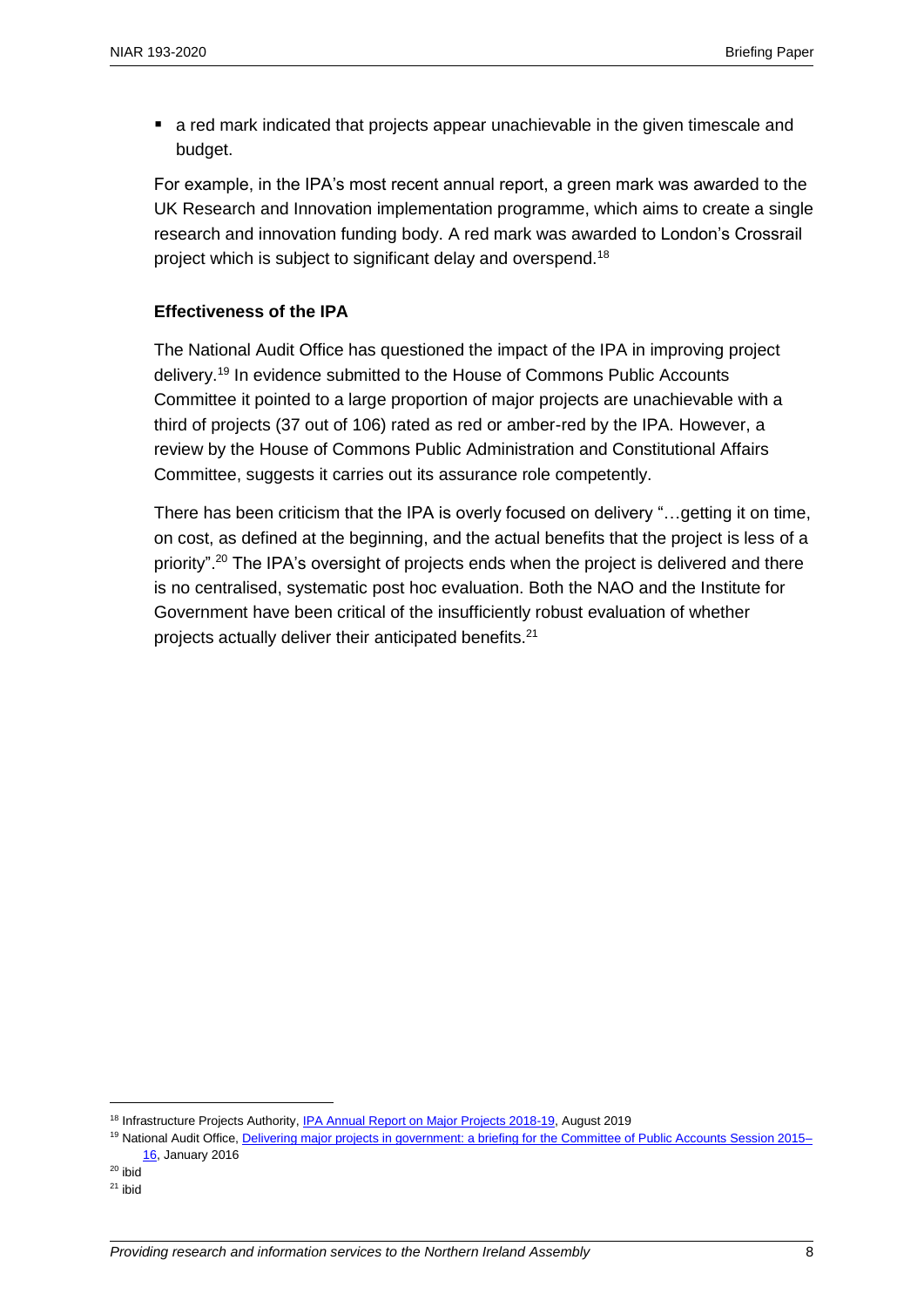## 3.3 Scotland

The Scottish Government established the Scottish Futures Trust (SFT) in 2008 to improve the efficiency and effectiveness of infrastructure investment in Scotland by working collaboratively with public bodies and industry, $22$  the SFT has five key functions:<sup>23</sup>

| Centre of expertise                 | SFT brings together a range of public and private sector infrastructure specialists from the<br>engineering, construction, legal and financial sectors to collaborate and to develop<br>effective project/programme management methodologies.                                                                                                                  |  |  |
|-------------------------------------|----------------------------------------------------------------------------------------------------------------------------------------------------------------------------------------------------------------------------------------------------------------------------------------------------------------------------------------------------------------|--|--|
| Funding and financing               | SFT looks for innovative approaches to funding, financing and delivery of schemes in<br>order to maximise investment. SFT developed and delivered the Non-Profit Distributing<br>model (NPD) and its replacement the Mutual Investment Model (MIM)                                                                                                             |  |  |
| Delivery                            | SFT support delivery of selected individual projects and manage existing assets, estates<br>and contracts.                                                                                                                                                                                                                                                     |  |  |
| Project assurance and<br>validation | SFT provides validation and assurance services to the Scottish Government on selected<br>projects, including the Forth Replacement Crossing and the Borders rail link. This is a<br>method of monitoring project delivery performance, thereby improving the chances of<br>successful project delivery and the realisation of expected outcomes. <sup>24</sup> |  |  |

SFT does not deliver any outcomes on its own, it works in collaboration with other public and private sector organisations across Scotland. For example, SFT is currently working with Transport Scotland, to develop financing and delivery options for electric vehicle charging infrastructure across Scotland.

#### **Governance**

SFT is a company, classified as a non-departmental public body (NDPB), owned by the Scottish Government. As an Arm's Length Body, Scottish ministers set the SFT's priorities in line with wider strategic policy objectives, monitor its performance, and are ultimately accountable to the Scottish Parliament for the activities and performance of the SFT. The relationship between the Scottish Government and the SFT is formally defined within the Management Statement and Financial Memorandum signed in 2008.

#### **Private Finance**

While the SIB and IPA have a remit for identifying finance options the SFT is different in that it operates the Scottish Government's own private finance model.

The best known, and most widely used, model for privately financed and revenuefunded projects is the Private Finance Initiative (PFI), introduced by the UK Government in 1990. In 2005, the Scottish Government replaced PFI with the Non Profit Distributing Model (NPD). In addition, the Scottish Government set up five hub

<sup>22</sup> Scottish Futures Trust, Corporate Plan 2019-2024,

<sup>&</sup>lt;sup>23</sup> Audit Scotland[, Management of the Scottish Government's capital investment programme,](https://www.audit-scotland.gov.uk/docs/central/2010/nr_110127_capital_investment.pdf) January 2011

<sup>&</sup>lt;sup>24</sup> Scottish Futures Trust[, Project Assurance,](https://www.scottishfuturestrust.org.uk/files/publications/Project_Assurance.pdf) May 2013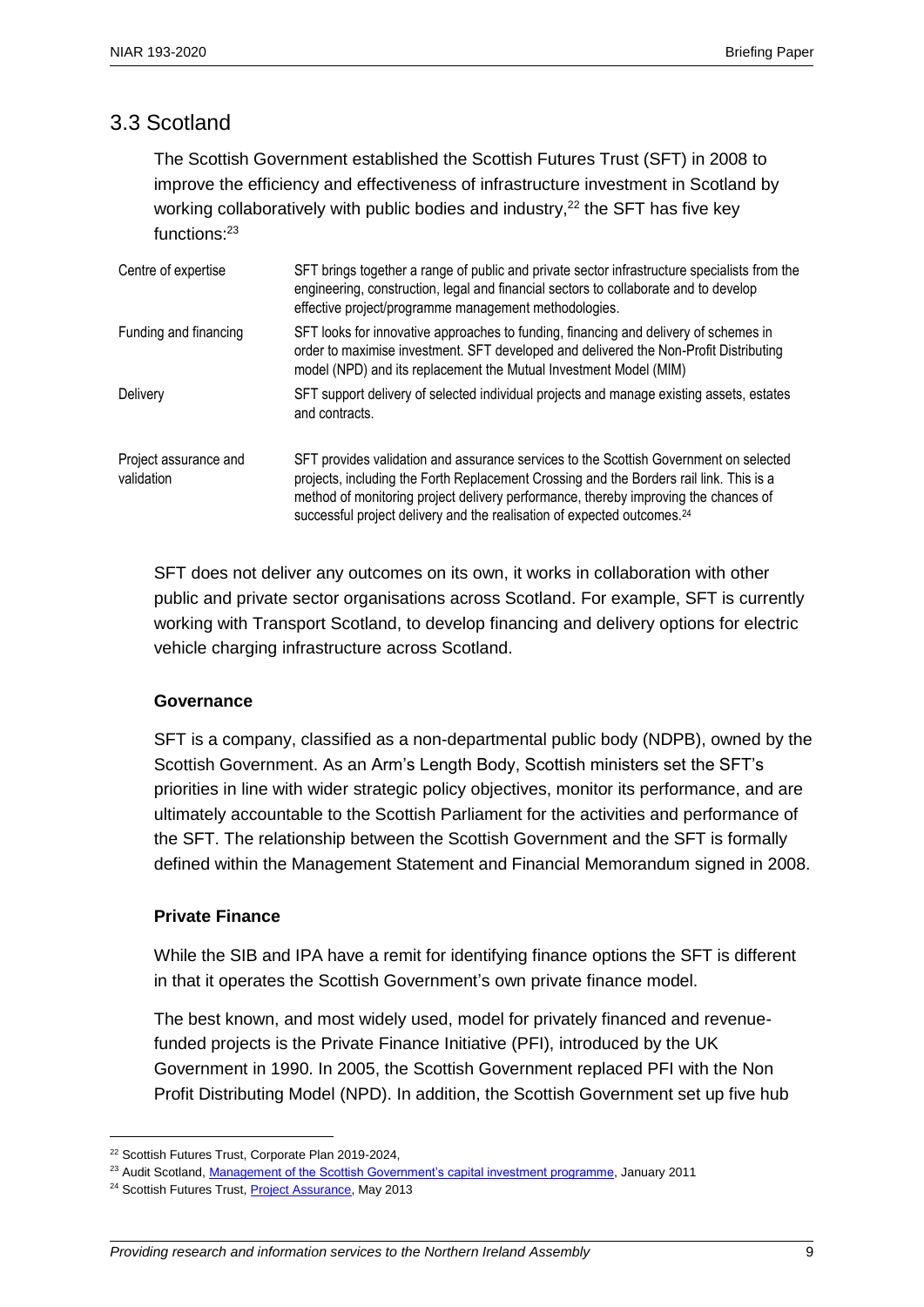companies between 2010 and 2012 to deliver community infrastructure projects using either traditional capital budgets or private finance contracts to pay for the assets procured through the hubs. <sup>25</sup>

Since 2005, NPD and hub private financing have supported £3.3 billion of additional investment in infrastructure assets in Scotland. This is private finance which has to be repaid affecting budgets over many years. However, the Scottish Government has accepted these costs to enable additional investment to take place.<sup>26</sup>

In May 2019, the Scottish Government announced that the Mutual Investment Model (MIM) would replace NPD and that it will no longer deliver new privately financed projects through the hub companies.<sup>27</sup>

## 4 Republic of Ireland

Public procurement structures in Ireland have undergone a period of significant reform over the past decade or so. The first step in this reform was the establishment of National Procurement Service (NPS) in 2009. The NPS was mandated to negotiate framework agreements on behalf of the public sector, in order to deliver value for money savings through strategic joint purchasing.<sup>28</sup> <sup>29</sup>

Following a public service reform in 2013, the Irish Government introduced a centralised public procurement body – the Office of Government Procurement (OGP). The OGP is now the primary actor in the Irish procurement system, working primarily with Health, Education, Defence and local government bodies. The OGP is responsible for:

- the formulation of public procurement policy;
- dissemination of best practices;
- **qeneral quidance; and**
- management of the Irish Government's e-procurement strategy and eTenders.gov.ie, the central procurement platform used by purchasers across the public sector.

The OGP aims to standardise the procurement process and achieve savings by implementing a systematic approach to public procurement.<sup>30</sup> However, individual

<sup>25</sup> Audit Scotlan[d, Privately financed infrastructure investment The Non-Profit Distributing \(NPD\) and hub models,](https://www.audit-scotland.gov.uk/uploads/docs/report/2020/nr_200128_npd_hubs.pdf) January 2020. <sup>26</sup> ibid

 $27$  ibid

<sup>&</sup>lt;sup>28</sup> Anthony Flynn, Paul Davis, David McKevitt3 and Emma McEvoy, [Mapping Public Procurement in Ireland,](http://doras.dcu.ie/20444/1/PPLR_Aug_2012.pdf) August 2012.

<sup>&</sup>lt;sup>29</sup> Department of Public Expenditure and Reform, Circular 16/13: Revision of arrangements concerning the use of Central [Contracts put in place by the National Procurement Service,](https://ogp.gov.ie/986-2/) September 2013.

<sup>30</sup> Thomas Estermann and Veronika Kupriyanova, A comparative analysis of public procurement frameworks and practices in [universities in Portugal and selected EU member states,](https://eua.eu/downloads/publications/eua%20public%20procurement%20report_final_28.11.2018.pdf) November 2018.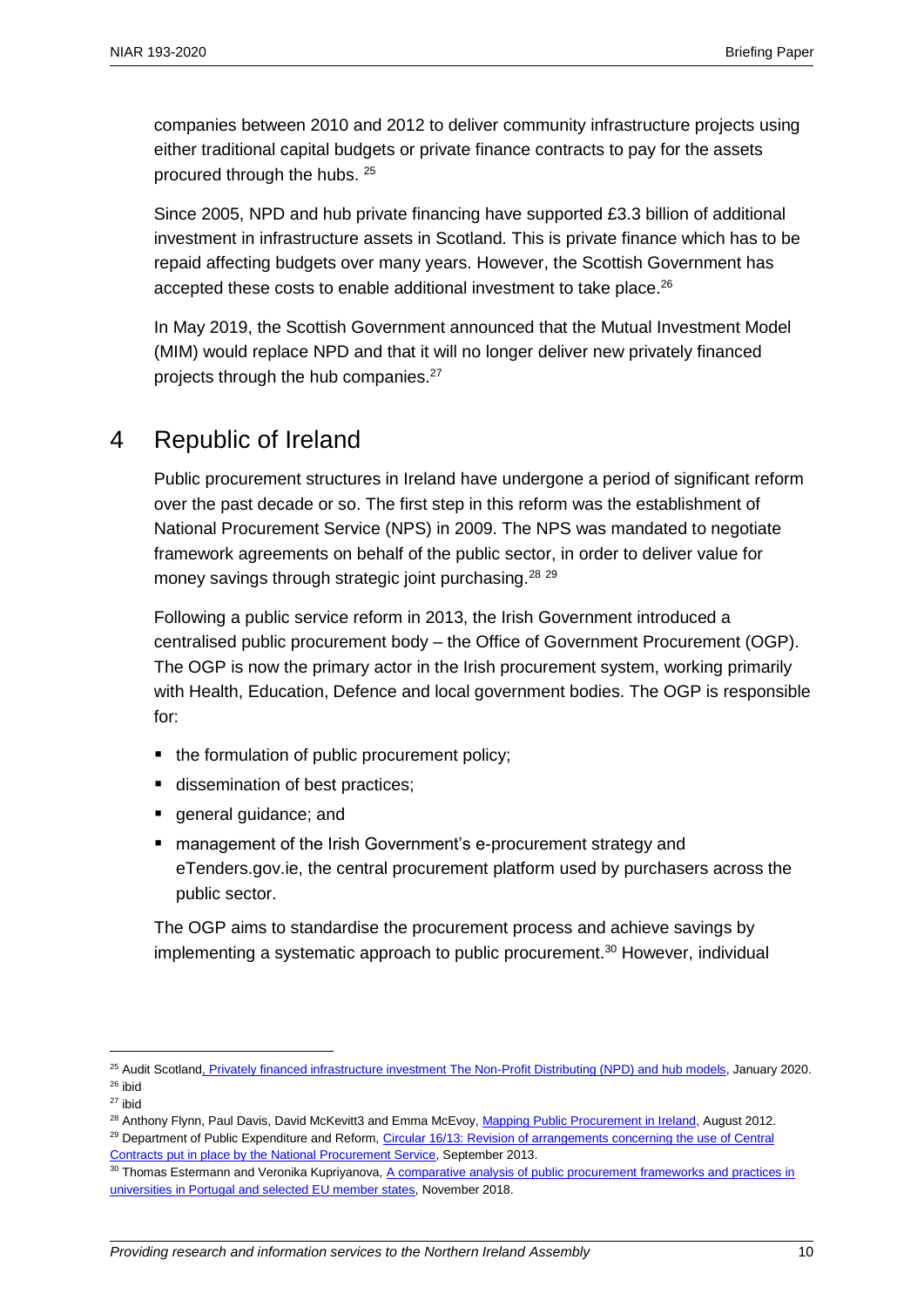public bodies continue to be responsible for commissioning and funding projects as is the case in the UK.<sup>31</sup>

According to the European Commission, this move to a "single procurement entity has increased professionalisation of procurement work, reduced coordination costs, and facilitated efforts to streamline services and regulations".<sup>32</sup>

#### **Project delivery**

The Irish Government does not have one overarching advisory or oversight body like the IPA, SFT or SIB. Infrastructure projects are commissioned, delivered and managed by bodies similar to NI's CoPEs. Transport Infrastructure Ireland (TII) is a noncommercial semi-state body sponsored by the Department of Transport, Tourism and Sport (DTTaS). TII has overall responsibility for the development and maintenance of the national road network and the light rail and metro networks has a range of competencies, found in both the SIB and Rods CoPE in terms of commercial, financial (including PPP) and technical expertise. TII has a number of functions:

- TII is responsible for the entire lifecycle of road and light rail projects, from conceptualization and planning; through the project-managed delivery of infrastructure; and the ongoing management of services.
- TII manages the Luas Operating Contract, governing the provision of Luas services and maintenance, under assignment from the National Transport Authority.
- **TII has the power to enter into agreements to secure the provision of infrastructure** by means of a concession, joint venture, PPP or other means.<sup>33</sup>

## 4 Conclusion

Although infrastructure policy is devolved in the UK, the adopted models for capital project delivery are broadly similar, as they are with the Republic of Ireland (IE). In all regions major government infrastructure projects are most commonly commissioned, funded and overseen by a sponsoring Department of state (or Departments).<sup>34</sup>

- They are commonly delivered through arms-length bodies (ALBs) of a range of forms (delivery organisations) and most commonly via executive agencies or public corporations.
- It is the delivery organisation's job to take the requirements of the sponsoring department, turn them into specifications, contract for their delivery and secure the

<sup>&</sup>lt;sup>31</sup> OGP, [about etenders,](https://www.etenders.gov.ie/about_us_main_en-GB) accessed 23/10/2019

<sup>32</sup> EC European Commission, Public procurement - [Study on administrative capacity in the EU: Ireland Country](https://ec.europa.eu/regional_policy/sources/policy/how/improving-investment/public-procurement/study/country_profile/ie.pdf) Profile, April 2016.

<sup>&</sup>lt;sup>33</sup> Transport Infrastructure Ireland, Annual Report and Accounts, August 2017

<sup>&</sup>lt;sup>34</sup> Department for Transport and Infrastructure Projects Authority, [Lessons from transport for the sponsorship of major projects,](https://assets.publishing.service.gov.uk/government/uploads/system/uploads/attachment_data/file/796294/dft-review-of-lessons.pdf) April 2019